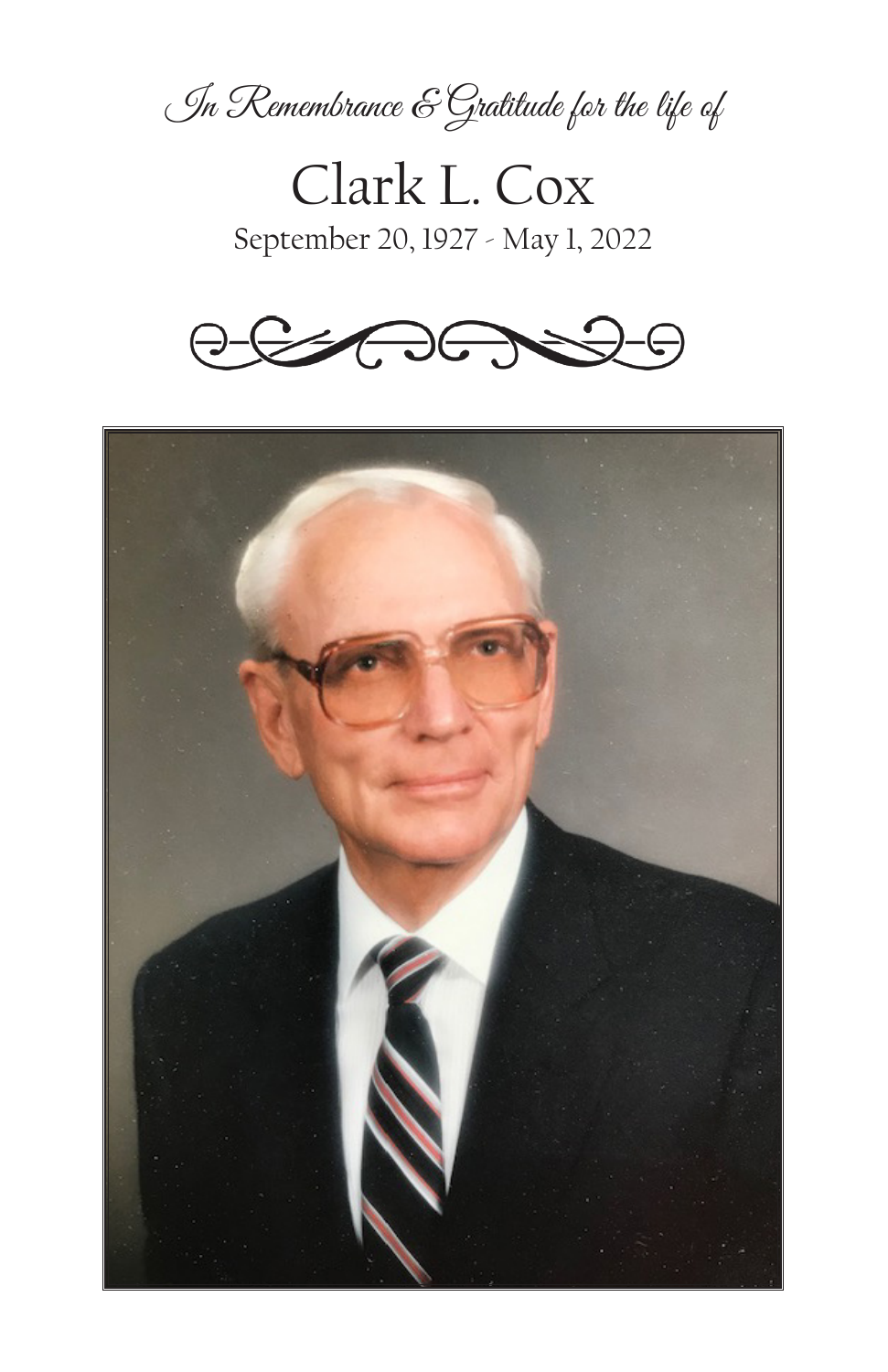

Todd Bringhurst Anthony Cox Jon Cox

Mitchell Cox David Smalley Brent Willie Pallbearers

Honorary Pallbearers

Corey Grove Tom Scott Sean Alibrando Antony Castro Diaz

Darren Child Nate Moses Daryl Murdock Devin Soelberg

Aaron Smalley Jonathan Jesperson

Brian Smalley Patrick Smalley Chad Thompson



There will not be an escort to the cemetery. we encourage you to drive safely and obey all traffic laws. Thank you, Walker Sanderson Funeral Home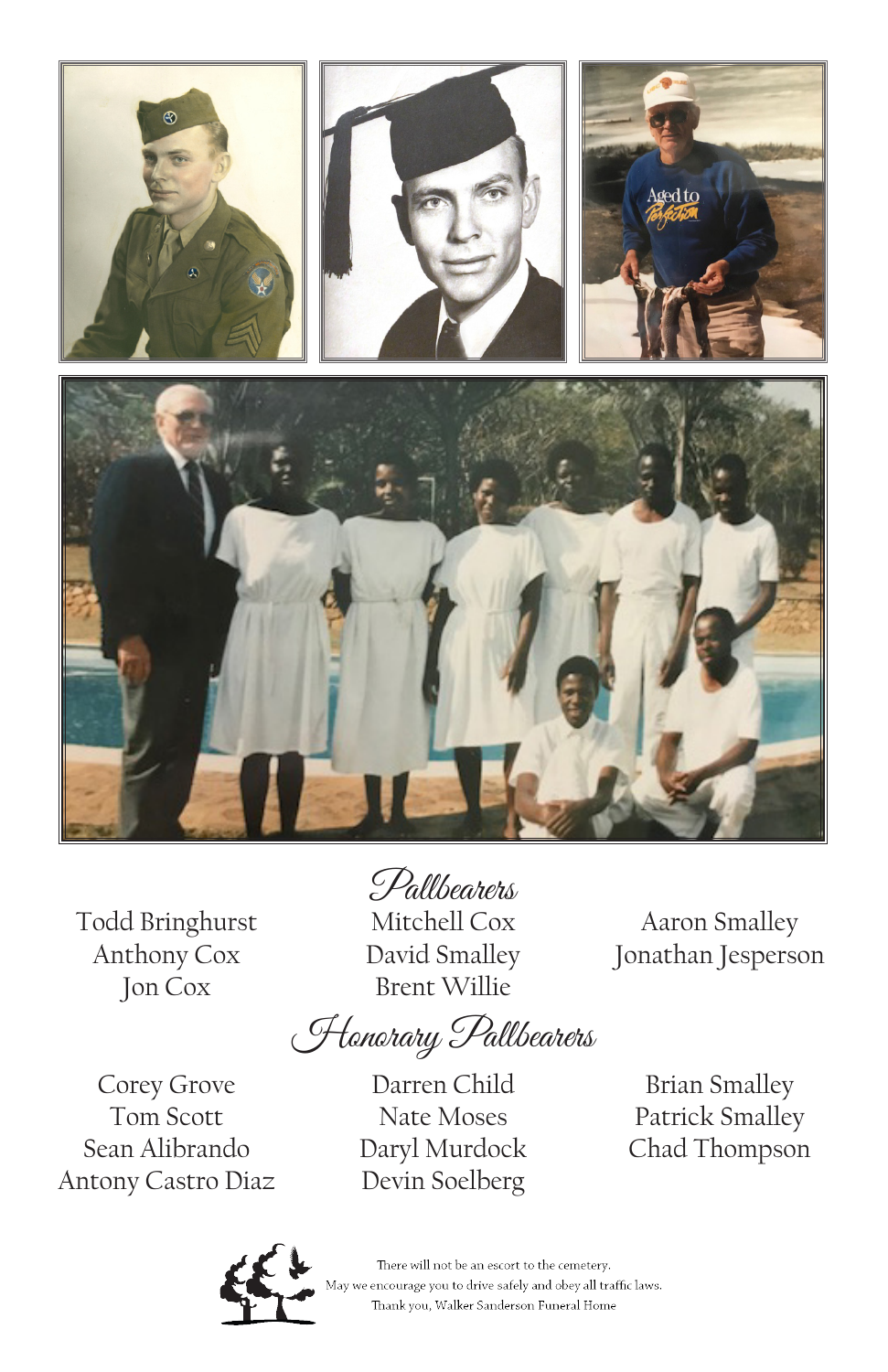Funeral Services

Saturday, May 14, 2022 12:00 p.m. Cascade 4th Ward, 1051 East 200 North, Orem, Utah

> Conducting: Larry Tucker Cascade 4th Elders Quorum President

Family Prayer: Clark Eugene Cox

Prelude/Postlude & Accompanist: Mary Corser

Chorister: Kim Willie

Opening Hymn: #249 "*Called to Serve*"

Invocation: Paul Willie

Eulogy: Douglas Cox

Speaker: Kelly Cox Jay

Speaker: Tamera Jean Smalley

Piano Solo: Mary Corser "*Moonlight Sonata by Beethoven*"

Speaker: Marilyn Scott

Speaker: Kim Willie

Closing Remarks: Larry Tucker

Closing Hymn: #86 "*How Great Thou Art*"

Benediction: Cole Jesperson

Interment: Orem City Cemetery 1520 North 800 East, Orem, Utah

Military Honors: Hill Air Force Honor Guard Sounding of Taps: Thomas Jay

Dedication of the Grave: Clark Eugene Cox